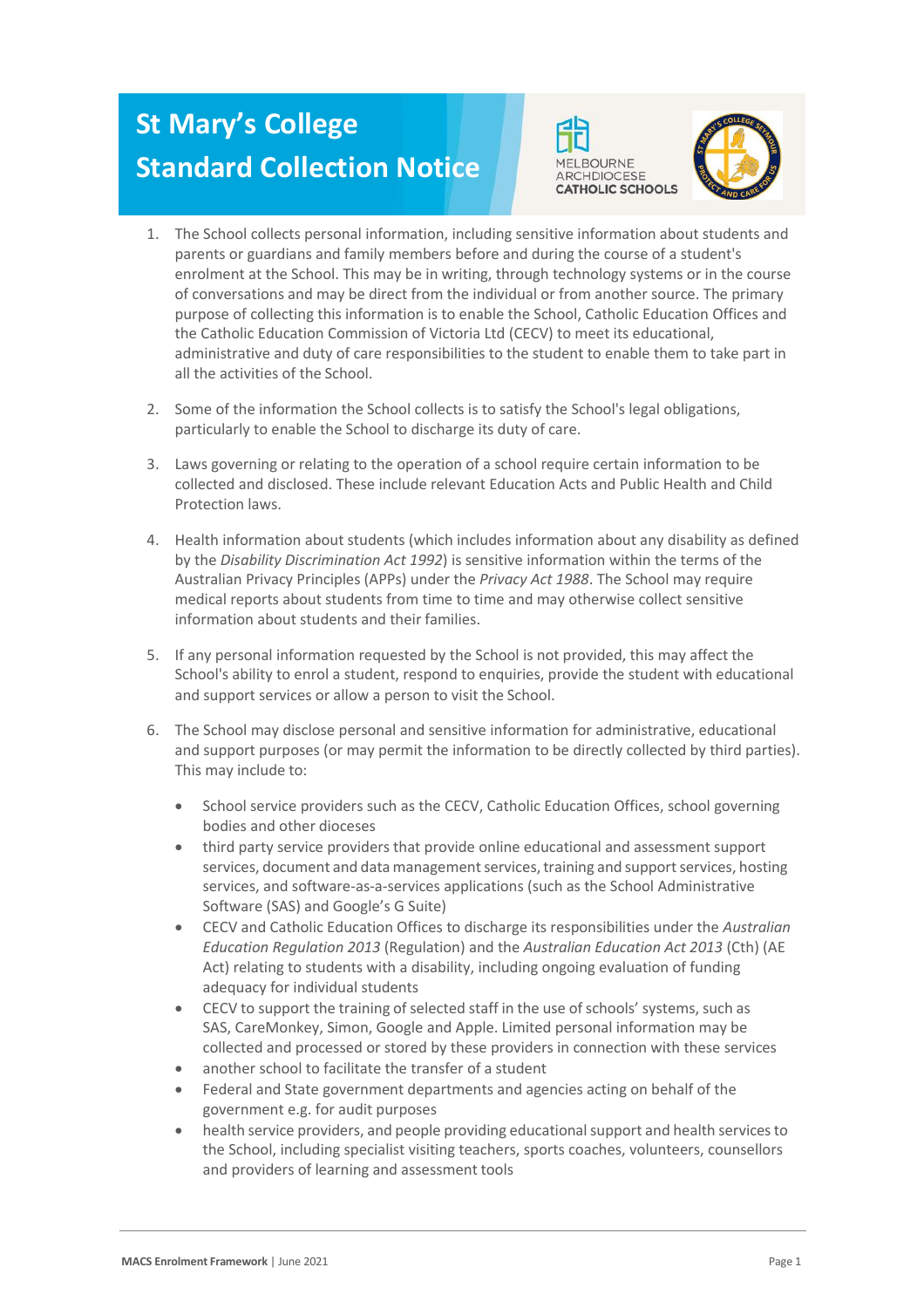- assessment and educational authorities, including the Australian Curriculum, Assessment and Reporting Authority
- people providing administrative and financial services to the School
- anyone you authorise the School to disclose information to; and
- anyone to whom the School is required or authorised to disclose the information to by law, including under child protection laws.
- 7. The school is required by the Federal *Australian Education Regulation (2013) and Australian Education Act 2013* (Cth) (AE Act) to collect and disclose certain information under the *Nationally Consistent Collection of Data* (NCCD) on students with a disability. The school provides the required information at an individual student level to the Catholic Education Offices and the CECV, as an approved authority. Approved authorities must comply with reporting, record keeping and data quality assurance obligations under the NCCD. Student information provided to the federal government for the purpose of the NCCD does not explicitly identify any student.
- 8. Personal information collected from students is regularly disclosed to their parents or guardians.
- 9. If you make an enrolment application to another School, personalinformation including health information provided during the application stage may be collected from, or shared with, the other school.
- 10. The School may use online or 'cloud' service providers to store personal information and to provide services to the School that involve the use of personal information, such as services relating to email, instant messaging and education and assessment applications. Some limited personal information may also be provided to these service providers to enable them to authenticate users that access their services. This personal information may reside on a cloud service provider's servers which may be situated outside Australia. Further information about the School's use of an online or 'cloud' service providers is contained in the School's Privacy Policy.
- 11. The countries in which the servers of cloud service providers and other third party service providers may be located are: United States of America, Canada, New Zealand, United Kingdom, Japan, Singapore, Taiwan, and members of the European Union.
- 12. The School's Privacy Policy, accessible on the School's website, sets out how parents or students may seek access to and correction of their personal information which the School has collected and holds. However, access may be refused in certain circumstances such as where access would have an unreasonable impact on the privacy of others, where access may result in a breach of the School's duty of care to the student, where students have provided information in confidence or where the School is otherwise required or authorised by law to refuse access. Any refusal will be notified in writing with reasons (unless, given the grounds for refusal, it would be unreasonable to provide reasons).
- 13. The School makes reasonable efforts to be satisfied about the protection of any personal information that may be collected, processed and stored outside Australia in connection with any cloud and third party services and will endeavour to ensure it will be located in countries with substantially similar protections as the APPs.
- 14. Where personal, including sensitive information is held by a cloud computing service provider on behalf of CECV for educational and administrative purposes, it may be stored on servers located within or outside Australia.
- 15. School personnel and the school's service providers, and the CECV and its service providers, may have the ability to access, monitor, use or disclose emails, communications (e.g. instant